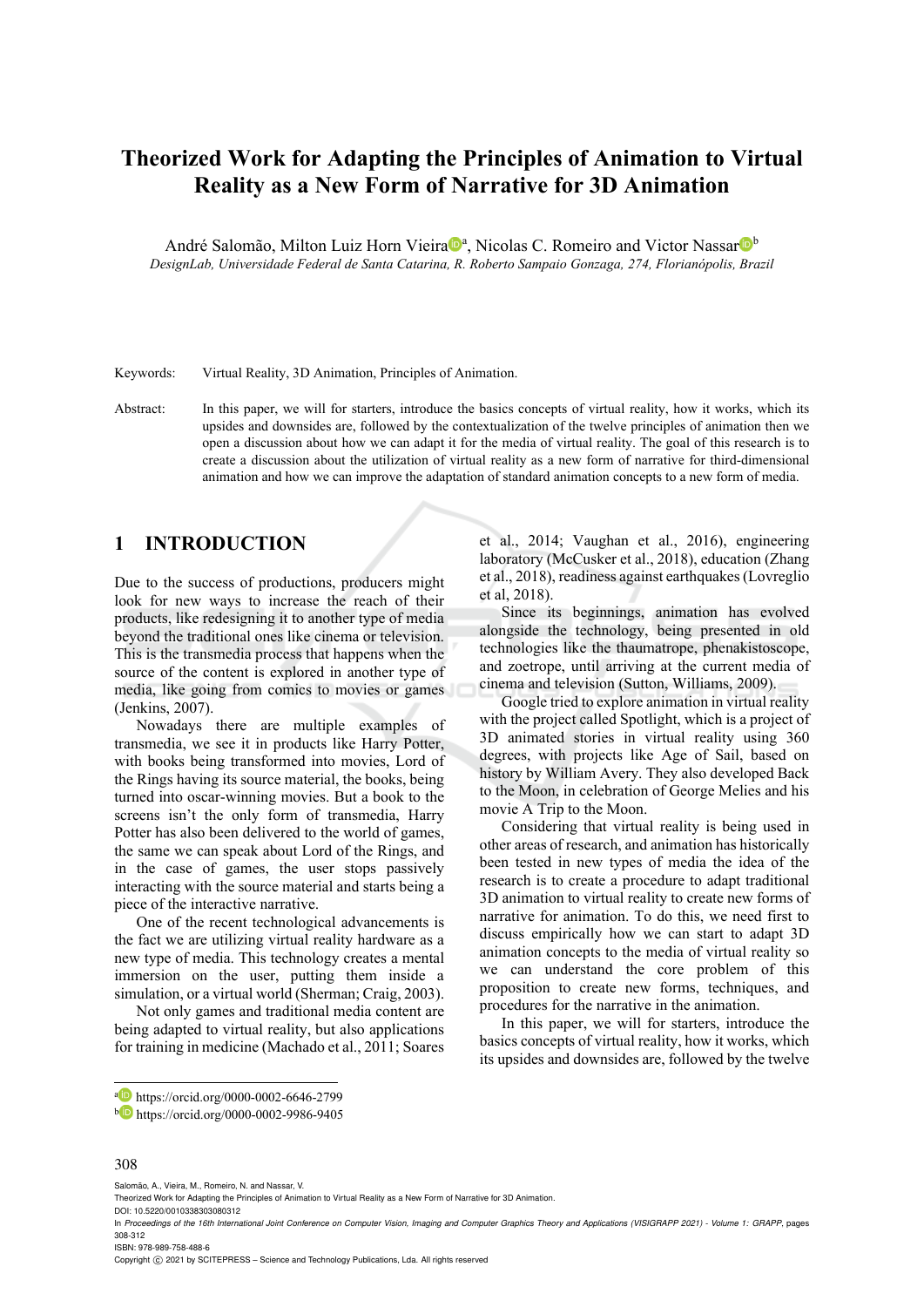principles of animation discussed by Ollie Johnston and Frank Thomas in the book Disney Animation: The Illusion of Life (1981). Then we will open a discussion about how we view the principles of animation that can or cannot be adapted to the uniqueness of virtual reality and the ideas we have for the next step of this research.

# **2 FUNDAMENTALS**

First, we will approach the necessary fundamentals knowledge necessary to discuss virtual reality and animation principles.

#### **2.1 Virtual Reality**

Virtual reality is a technology that is growing in popularity, being used in entertainment, but also research education, and training (Zhang, M; Zhang, Z; Chang, Y. 2018).

Even though the concept of virtual reality can be backtracked to 1960 with Ivan Sutherland (Cipresso et al. 2018), for the sake of the proposed discussion in this article, we will be using the definition and system proposed by LaValle (2017) for virtual reality that uses the following concept.

• Artificial sensory stimulation is used to induce targeted behavior in an organism, while the interference remains either imperceptible or hardly perceptible.

LaValle also creates an image concept of how the virtual reality's system is supposed to work, having the connection between three components, the organism, the physical world, and the hardware, and how they connect and/or interact with each other, the image concept proposed by LaValle can be seen in Figure 1.



Figure 1: Schematics of LaValle's concept (2017).

Virtual Reality has its limitations considering design choices, in the virtual world, it is suggested that the scales should be as faithful as possible to the real world, to let the user be more familiar with the depth and perspective and navigate it more naturally

without discomfort. It is advised to avoid designing environments where much user movement is needed. Concerns about the visual render are first that the only difference between the left and right visions must be the user's point of view and nothing else. All the UI must be incorporated in the virtual world and not be something fixed. The rendering system must be optimized to assure a constant frame rate. Avoiding the illusion of undesired movement, and do not make the camera move when the user is not moving. When camera movement is needed to make the impression that the user is moving, as a rollercoaster simulation, as an example, it must be done carefully so it does not give the user side effects (Salomão, 2020). Nolan *et al.* (2017) say that every camera movement is perceived as a user sight moving, implying that any movement not controlled by the user may cause discomfort.

It is of importance to understand and comprehend the negative effects of virtual on users and why it can happen for the safety of the user (Jerald, 2015), otherwise as researchers and workers in this field, we will not be able to create a hypothesis, ideas, and design solutions for 3D animation in virtual reality that can be feasible for the end-user.

For this article, we will consider, for the sake of discussion, the organism to be the user, the Head-Mounted Display (HMD) as the hardware for virtual reality, and the physical world, a workplace where the user will be interacting with the virtual world.

TIONS

#### **2.2 Animation Principles**

As stated beforehand, for this study we will consider the twelve principles of animation by Johnston & Thomas (1981), two senior animators of Disney Studios written in the book Disney Animation: The Illusion of Life, as a starting point for the discussion of adapting 3D animation to the media of virtual reality.

The first principle *Squash & Stretch* means to squash and stretch the objects during their animation to give the sensation of the flexibility of it. In animation classic cartoon animation by Disney, this effect was exaggerated to cause a comic effect, while in realistic styled animation, the volume of the object must be balanced between both concepts.

Then we have the principle of Anticipation intending to make actions more realistic and avoid the abrupt initiation of movement. For example, the act of inspiring air before blowing it on a candle is necessary this movement of inspiring the air so the audience is prepared for what is about to happen and doesn't miss the joke or the meaning of the scene.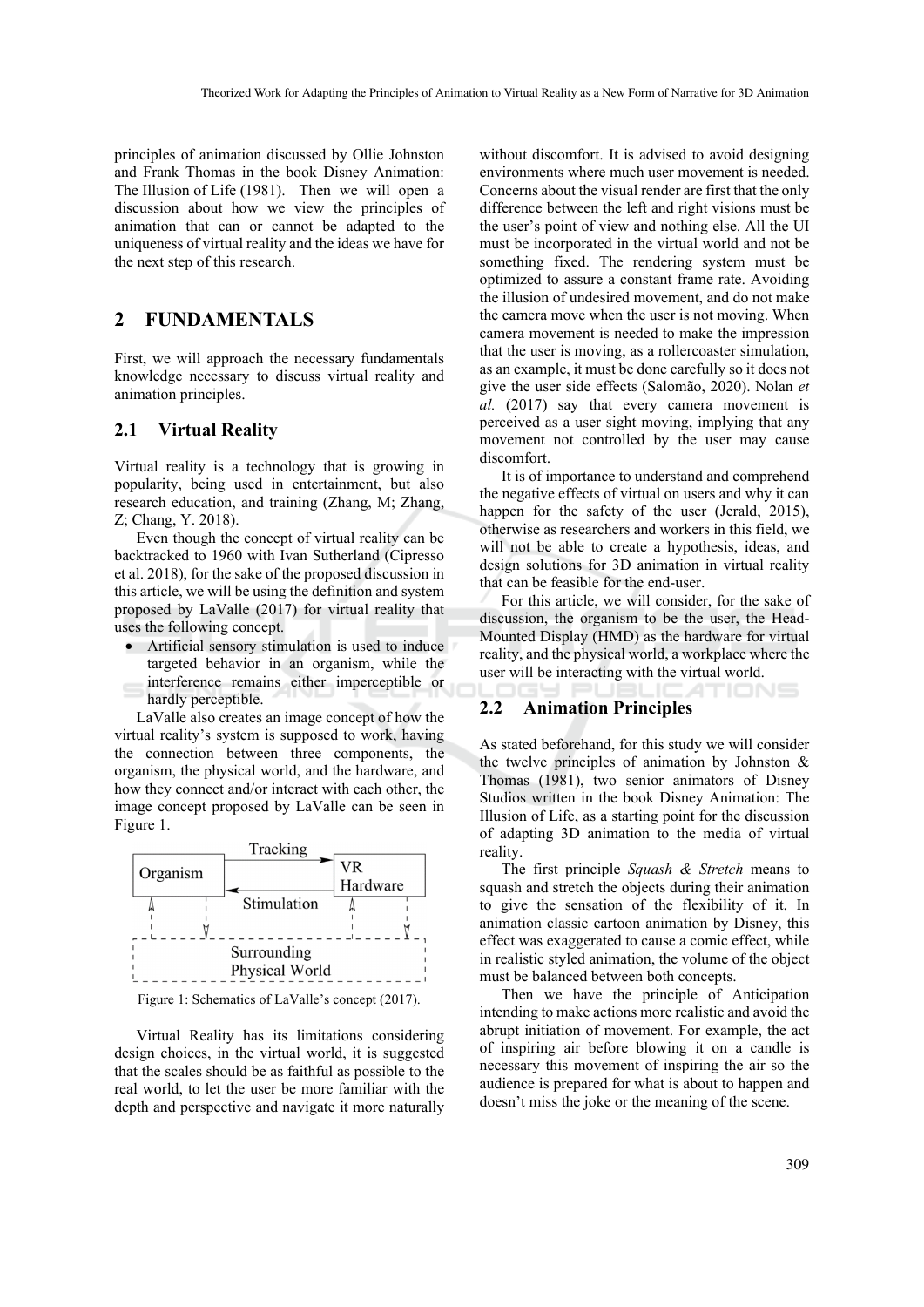Following anticipation, we have the principle of *Staging*, where the idea is that every scene in the animation has a purpose, and the composition of this scene has to meet the needs of this purpose, working to direct the audience attention and not leave the open interpretation of what is happening, unless that is the point of the scene.

The fourth principle is the combination of Straight Ahead Action with Pose to Pose, the first being an animation technique where the frames are drawing in sequence as the action is being developed while the second consist of first drawing the necessary keyframes of the animation and then the in-betweens of it

The fifth principle is also a combination of Follow Trough with Overlapping Action, which defines the form in which the object's body does not stop moving immediately once the action is concluded, and that they are attracted to the gravity's center of the character, creating progressively a more natural and fluid animation.

Slow In and Out as a principle works with the acceleration and slowdown of objects, the goal is to avoid the movement to seem robotic and unrealistic by adding a slow in effect at the start of the movement and a slow out effect when stopping the movement.

The seventh principle of animation is Arc, the idea is that natural movements from an organism can be usually represented by an arc, like the walking cycle of a human character. The principle consists in to avoid using linear movements since those usually cause an effect of the character being rigid, instead of by using an arc movement, it has a more fluid and natural movement.

Secondary Action as the eighth principle works as an adjunct to the main action of the character, which means that it cannot be more important and take the attention of the viewer out of the main action. For example, in a scene where two characters are talking, the gentle gesture of the hands of one on a table cannot overtake the main action otherwise the viewer will not pay attention to what is being said.

To dictate the rhythm of the animation we also have Timing as a principle, referring to the number of frames used in determining action, dictating the pace of said action, and making it more physically realistic, such as in an animation of a character running, where fewer frames will be used to present the idea of speed.

The tenth principle, Exaggeration, to make the actions more entertaining, exaggeration is applied to expressions, actions, and overall elements of the scene, making the eyes bigger to express surprise, or making the character melt to demonstrate heat are examples of how this principle is applied to animations.

Animation at the start, being mostly 2D, also used a lot of concepts and ideas from drawing, that is what the eleventh principle of animation is about, Solid Drawing, the idea of making the drawing not appear as flat, giving it volume, using light, shadow, perspective and avoiding showing asymmetric character.

Lastly, we have Appeal which presents the idea that a character must be designed to be charismatic, with the objective of the spectator liking and bonding with it, drawing the character with baby-like facial features tends to make them more appealing to the audience than one with complex facial features.

### **3 DISCUSSION**

John Bucher (2018) after interviewing Jessica Brillhart, a filmmaker for project Spotlight, took as concepts for animation in virtual reality that engaging with the user feels more like a dance than a forced experience, characters can work as vessels for the story, traditional narratives structures like three-act might be used, but not entirely as it is, among other discovery.

The twelve principles of animation by Johnston & Thomas were developed during years of work in the Walt Disney animation studios, it was also done using the traditional type of media, a two-dimensional plane, to explore the narratives of an animation.

Virtual reality brings a new dimension, the possibility to work with a tri-dimensional plane, or to explore the two-dimensional plane with a 360 degrees video, which enables the possibilities of new concepts being developed.

These new concepts for 3D animation can be done by creating a virtual world, like an ordinary game in virtual reality, that runs in real-time, or more in line with a traditional animation that runs as a prerendered work that is being displayed to the user.

So, considering the possibilities of virtual reality, the first principle of Squash and Stretch can be explored in the immersion sense. What this means is that, even though the concept itself does not change, we can give it more depth and scale, which means, for example, things that stretch can go beyond the twodimensional plane by wrapping the user in the movement of the object, and since he is also immersed in a virtual world. The same idea can be applied to the principle of Secondary Action and Anticipation, we can go beyond the boundaries of a two-dimensional plane and enhance the impact of the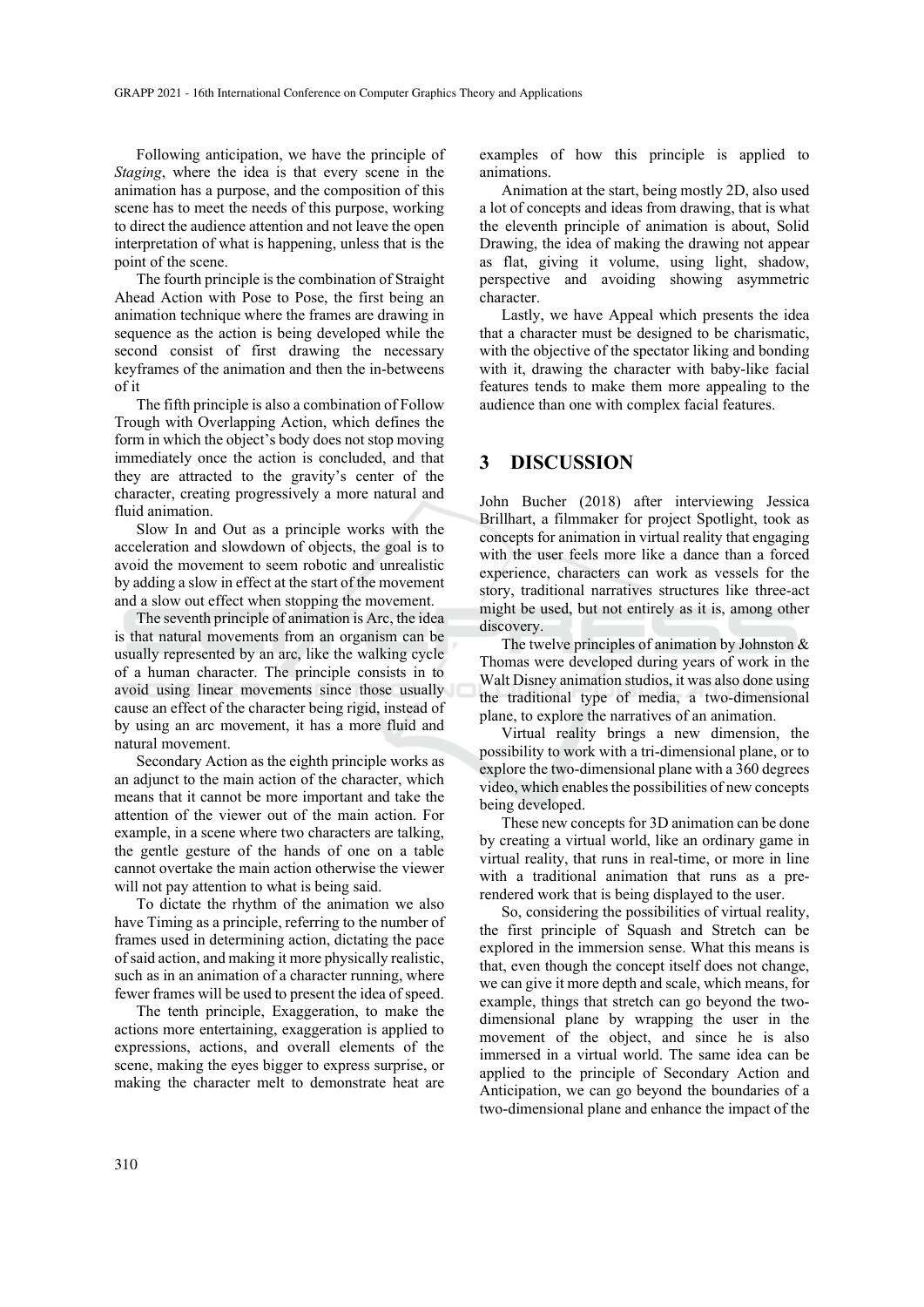principle, improving the experience and the way the narrative is told.

The staging principle works a lot of the time with camera cuts, with the idea to bring the attention of the user to a narrative event. But how to properly do that in virtual reality? In both proposed scenarios, the user can just spin his head around and completely miss an important moment of the story. One proposition we have is the use of environmental elements to redirect the user's attention to the point of narrative focus. This is done already in open-world games especially where in an open-space the game has to guide the player in a certain direction so he can progress with the game, the same can be applied to animation in virtual reality.

If we think of the development of animation in virtual reality as the development of a game, we will see that both use the same form of animation, Straight Ahead Action and Pose to Pose, as necessary. Virtual reality does not seem to influence this animation principle at first glance, since it is the result that affects the user and his experience. But in case the animation runs in real-time in the virtual reality experience, we suggest looking into studies about the performance of the animation effects if done by interpolation or frame by frame on real-time rendering to see if it has a meaningful impact to the point where one technique might be more reliable than the other for a better chance of having locked frames per second to not cause health issues to the user.  $\Box$   $\Box$   $\Box$   $\Box$   $\Box$ **AND** 

The same performance issues can be the case for the principle of Follow Through & Overlapping Action and Arc. With current hardware limitations in virtual reality, these principles can be removed entirely to increase the performance of the animation, considering this principle can be notoriously seen in hair movements, and those require an extra amount of power to animate properly even in non-virtual reality environments. The necessary Arc movements of characters for example might be less fluid due to the nature of having models with lower polygons count.

Regarding Slow In and Out, alongside the principle of Timing, here we must take extra care especially in certain situations, it might make or break the experience for the user. Traditionally, both principles oversee different aspects of the timing of the animation, and timing in virtual reality is crucial for certain situations like for example, let's theorize a scene where the player is following the main character in a car, because of the immersion effect virtual reality has, animating the speed up and the slow down of the car is not something we can just ignore and remove from it like the previous principle.

If in this scene, the car suddenly stops out of nowhere instead of slow down, the abrupt stop of it could jar the user and cause side effects on his health. The same can be said for the opposite, if for example, the environment of the animation speeds up for whatever reason, it might also cause a disorientation effect.

In animations, it is often that characters, environments, and the animation itself are exaggerated, but as we theorized with Squash & Stretch and Secondary Action, it is bound by the media it is in, there is so much exaggeration we can fit into a two-dimensional plane screen. In virtual reality, the possibilities of exaggeration are limited by its virtual world and how much you can do it without having a performance impact, finding the balance of performance and narrative impact is key to use this principle properly in animation for virtual reality.

The Solid Drawing principle of animation is related to the concepts of drawing and how important it is to follow it to create a proper drawing for animation. Even when working on 3D animation, the result is demonstrated in a two-dimensional plane, just like hand drawing. For virtual reality, it is important to keep the virtual world in scale with the real world, a different scale can cause health issues, that is where the importance of Solid Drawing shows in virtual reality, keeping the object on a scale and in check of what the user expects to be real to avoid health issues.

Lastly, Appeal can be seen as the culmination of all principles being properly applied to the animation, true assessment of the Appeal principle on animation in virtual reality can only be checked or studied properly once every principle has been tested to exhaustion. It is entirely possible that by studying every principle, we might even see new concepts or ideas for what is considered appealing for the virtual reality's user.

# **4 CONCLUSIONS**

It was presented in this paper the idea of needing to first discuss empirically the adaption of the principles of animation as the first step to create a new procedure for the development of new or adaptation of 3D animation in virtual reality.

The conclusion is that the adaptation of the principles of animation for the media of virtual reality will require a better understanding of the limits imposed by the selected hardware.

We see examples like Squash & Stretch, Anticipation, and Secondary Action where virtual reality might help create new creative ways of